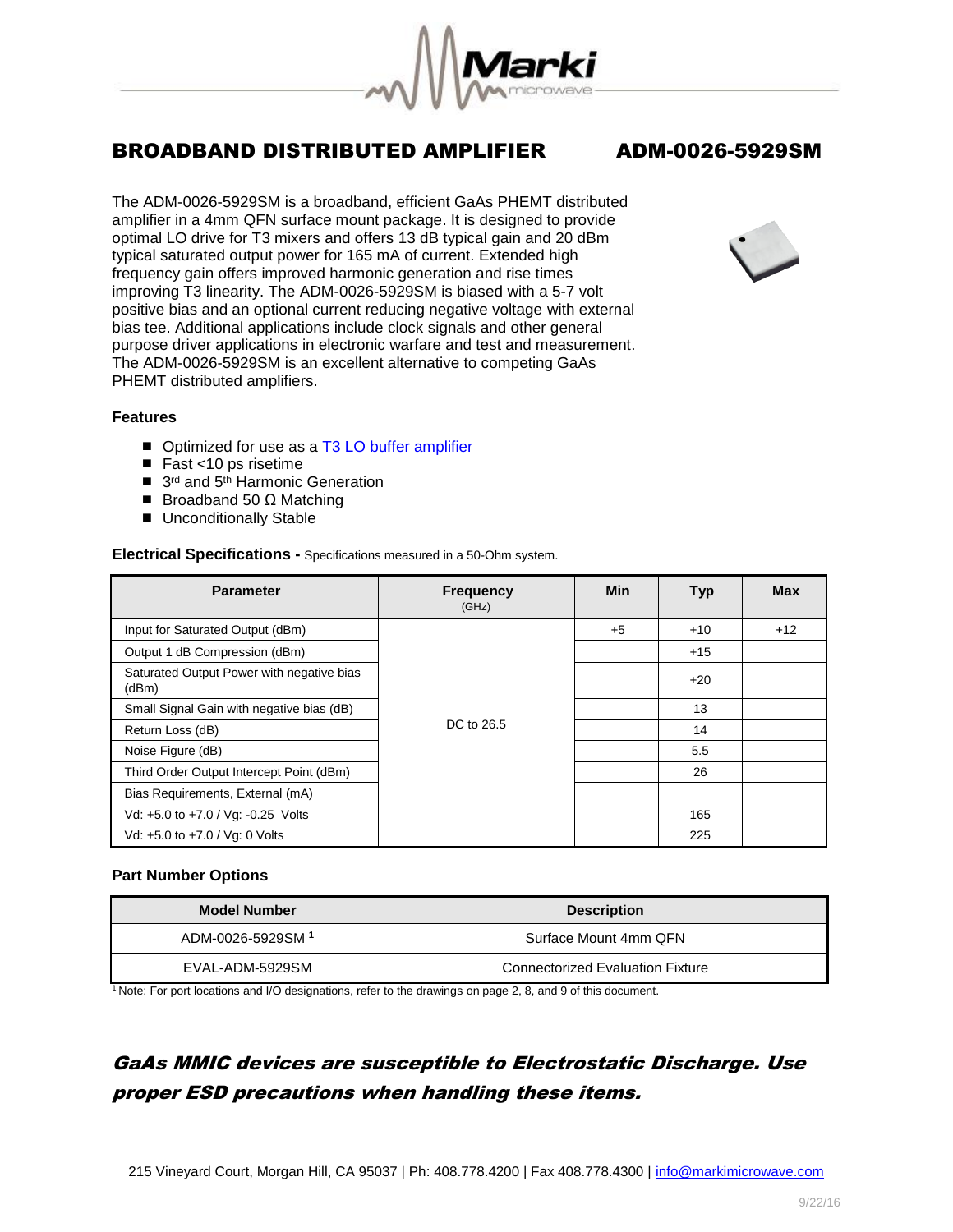

*Page 2*

### **Frequency DC to 26.5 GHz**

**Functional Diagram and Application Circuit**



### **Biasing and Operation**

**RF In / RF Out –** Input and output signals should be connected by 50 ohm microstrip or coplanar traces to well matched 50 ohm sources and loads. DC blocking capacitors and bias tees are required.

**Vg** – Negative gate voltage is optional, the amplifier can operate with positive bias only. Application of a negative bias between 0 and -0.3V will reduce current consumption, improve even harmonic suppression, and potentially improve T3 linearity. Reduced current consumption can also lead to increased amplifier lifetime. The amplifier is designed for optimal performance when the negative gate voltage is tuned such that current drawn from the *positive* bias supply is 112 mA. It may be supplied through pin 11 or through the RF input on pin 4.

Vd- Bias supply supplied to Vd through pin 16 should be voltage limited below 9 V and current limited below 275 mA at all times. The operational bias voltage should be between 5 V and 7 V for full gain, efficiency, and linearity. In general gain, linearity, and output power will increase marginally with increased voltage from 5 to 7 V.

**Optional Bias Circuitry** – The resistor and capacitor on the Vd and Vg lines (pads 21 and 11) prevent low frequency oscillation. These components are not required in bias circuits with sufficient low frequency loss. Designers should experiment to determine if they are necessary.

**DC/RF Ground** – The ground paddle of the QFN should be connected to a low noise RF and DC ground with very low electrical and thermal resistance for high frequency operation and thermal heat sinking.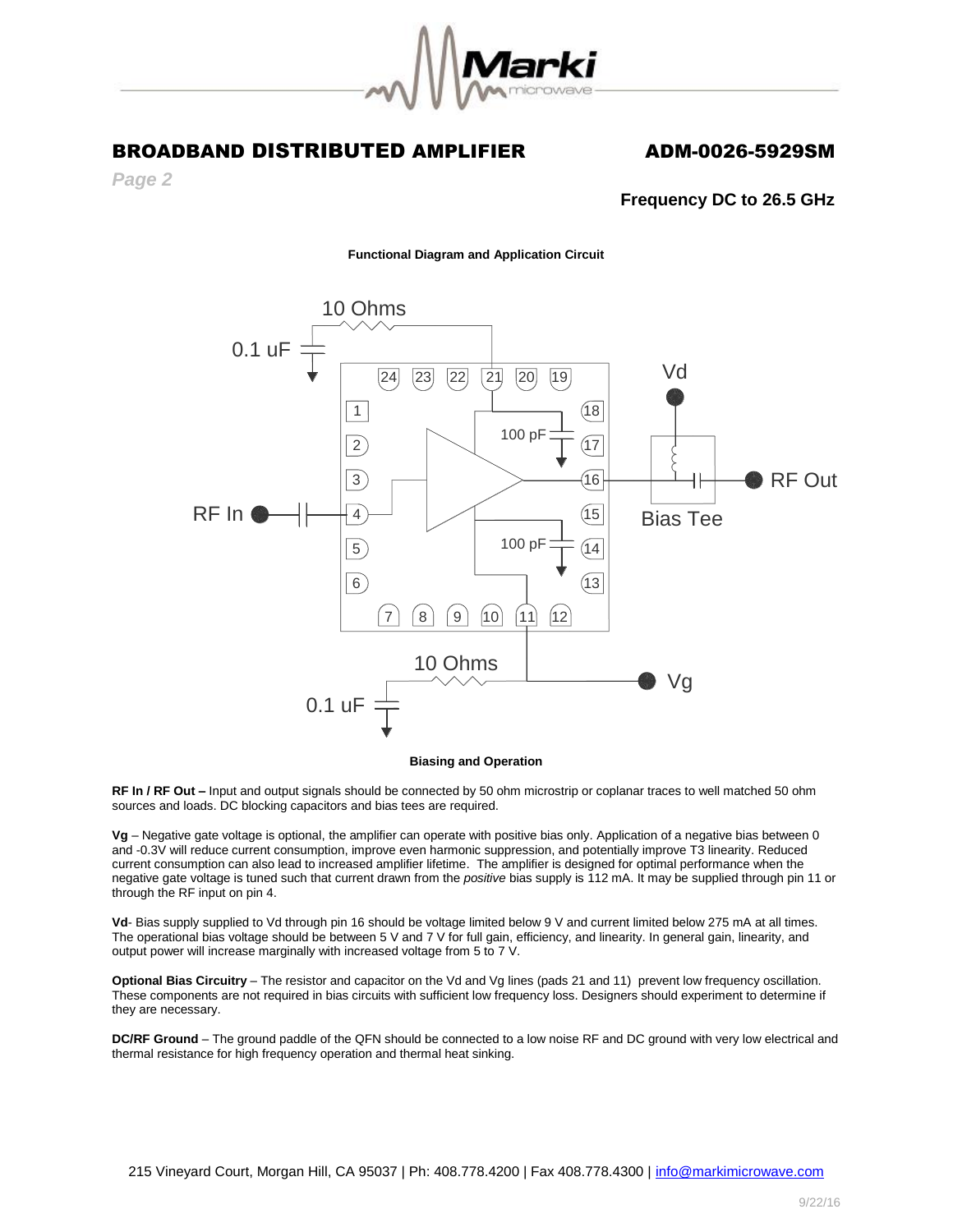

*Page 3* **Frequency DC to 26.5 GHz**



**Typical Performance: Positive Only (+3 to +7V) Bias (Pin 16 Output), Grounded Gate (Pin 11)**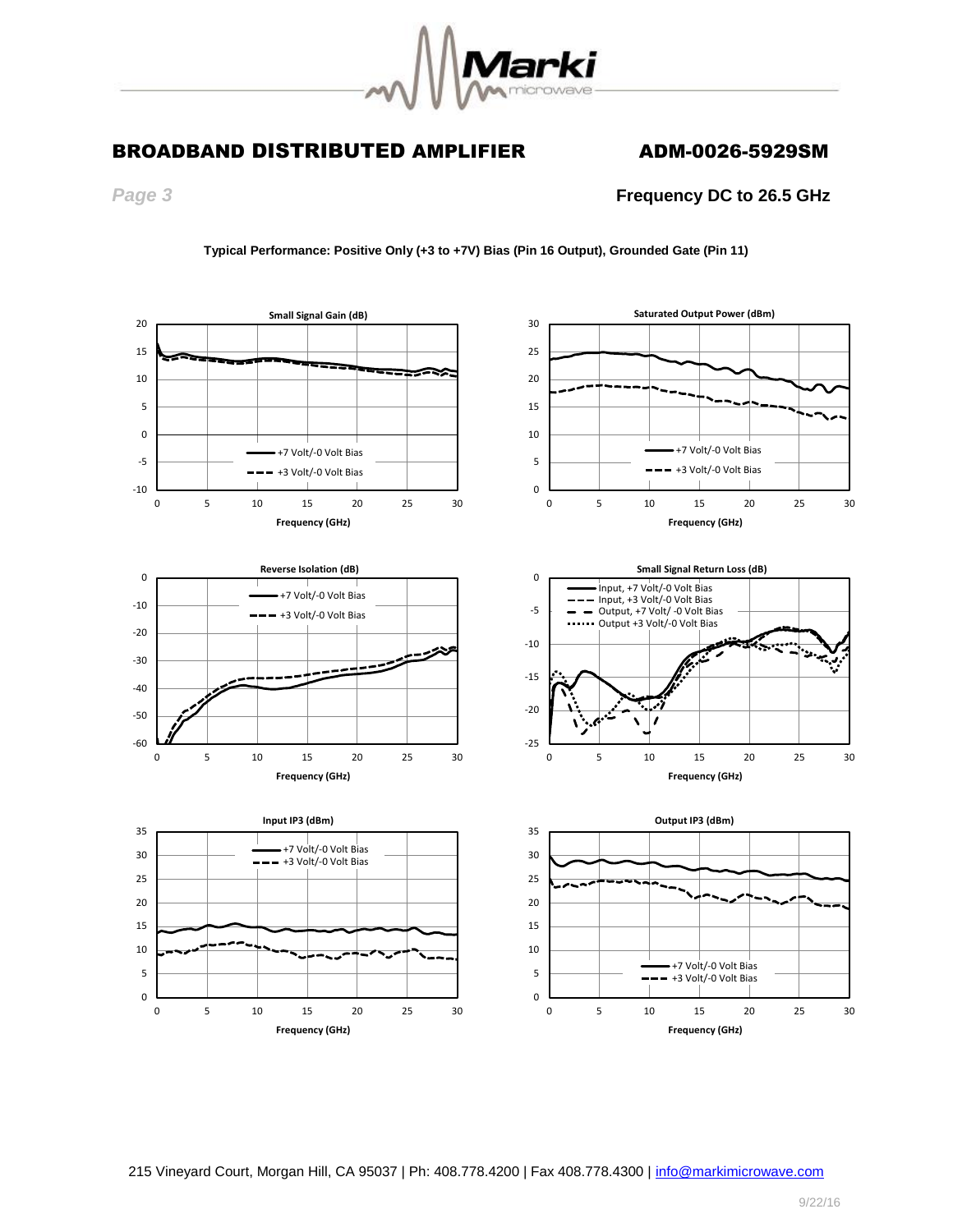

# *Page 4* **Frequency DC to 26.5 GHz**



**Typical Performance: Positive Only (+3 to +7V) Bias (Pin 16 Output), Grounded Gate (Pin 11), continued**

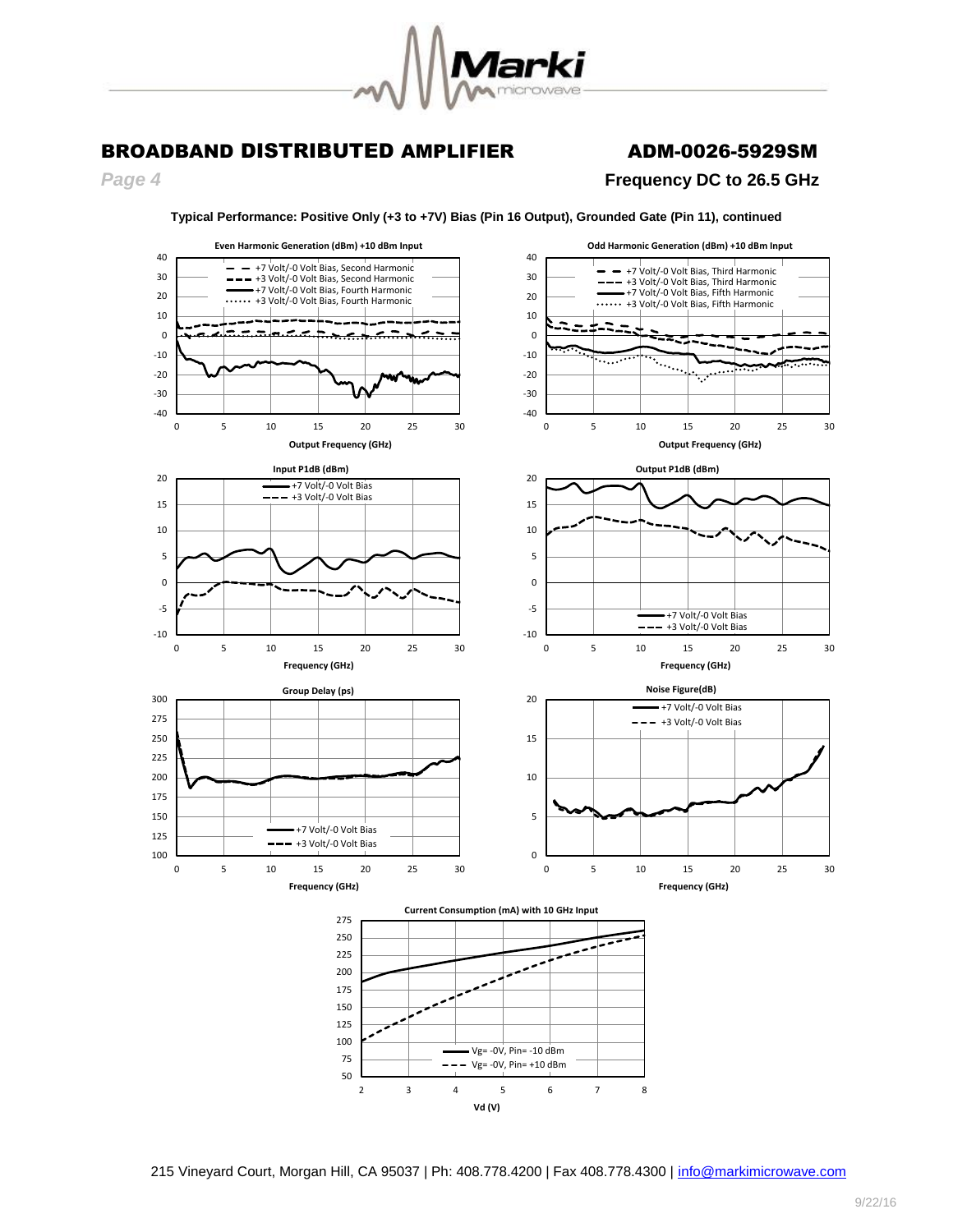

*Page 5* **Frequency DC to 26.5 GHz**



**Typical Performance: +5 to +7V Positive Bias (Pin 16 Output), -.25 Negative Bias (Pin11)**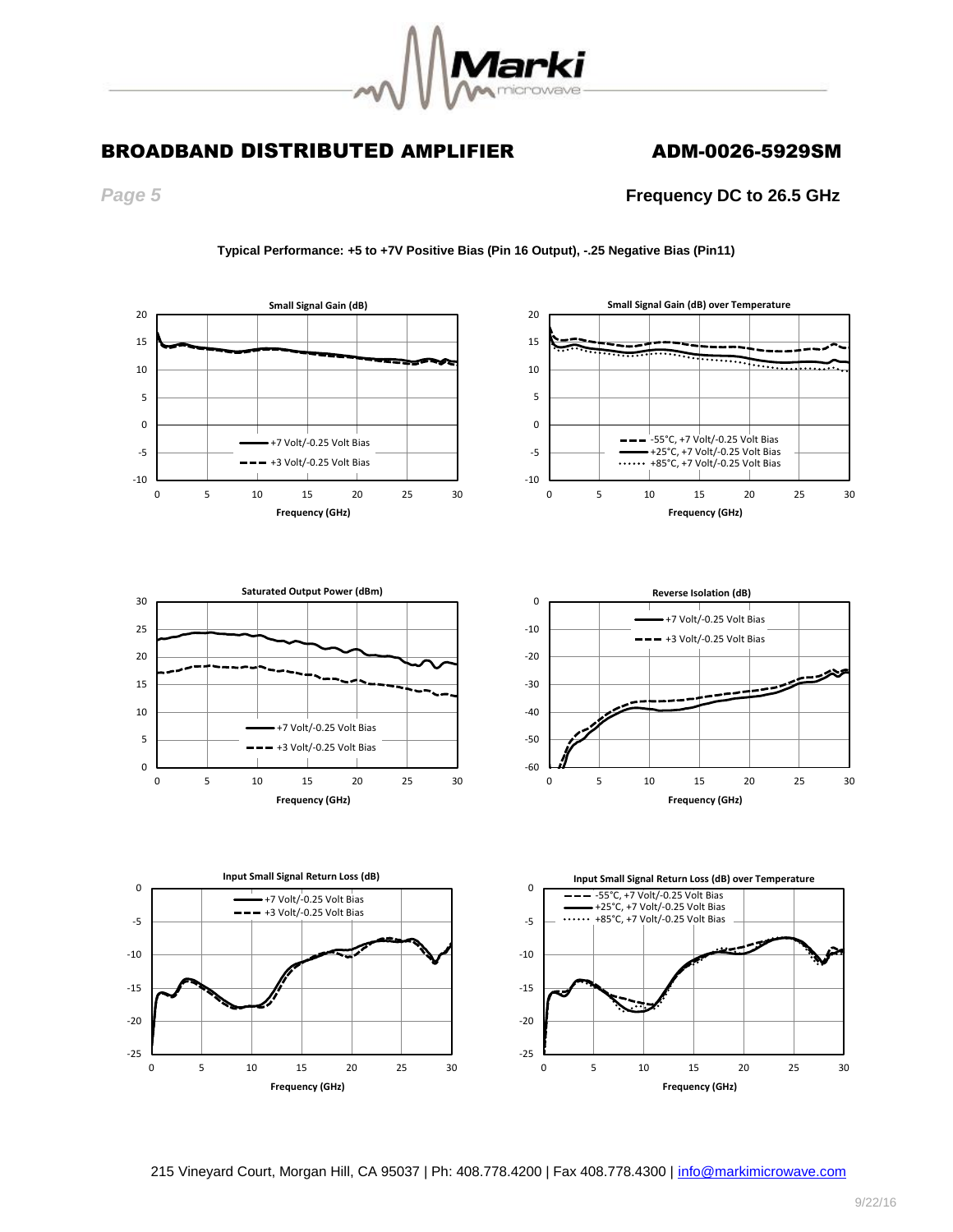

*Page 6* **Frequency DC to 26.5 GHz**











### **Typical Performance: +5 to +7V Positive Bias (Pin 16 Output), -.25 Negative Bias (Pin11)**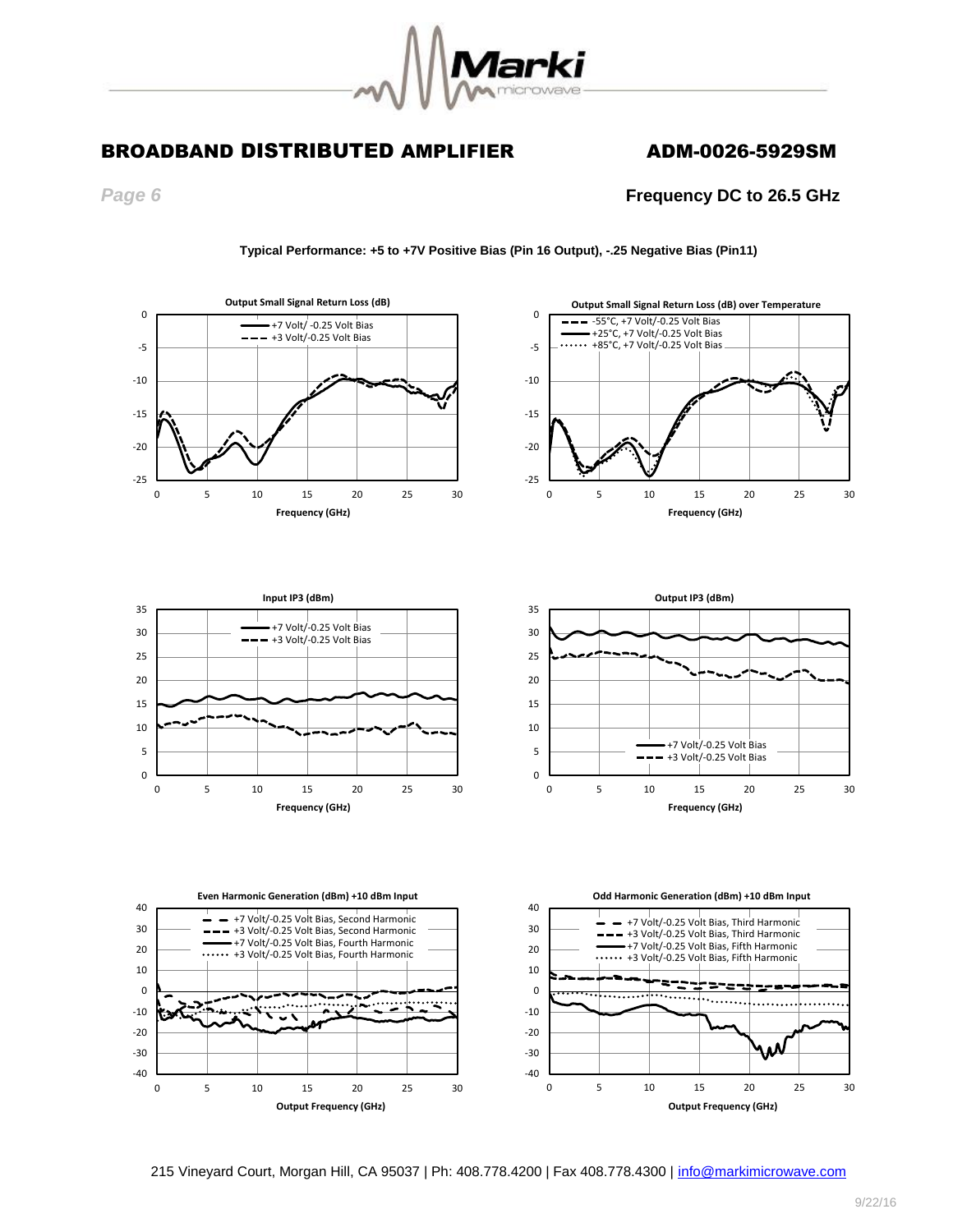

**Frequency (GHz)**

*Page 7* **Frequency DC to 26.5 GHz**

**Frequency (GHz)**

**Typical Performance: +5 to +7V External Bias (Pin 16 Output), -0.25 Negative Bias (Pin11) continued**



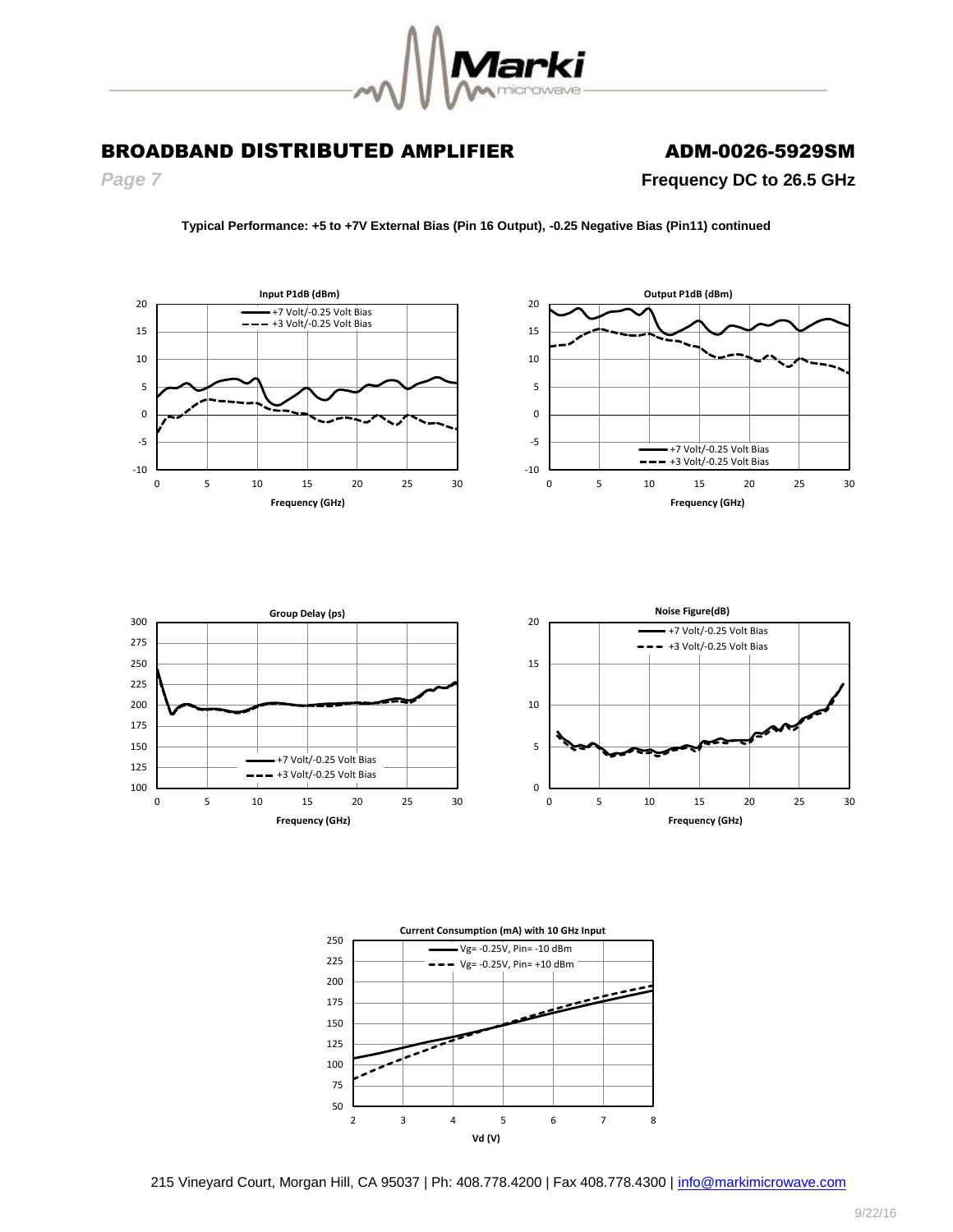

*Page 8* **Frequency DC to 26.5 GHz**



Substrate material is Ceramic.

I/O Leads and Ground Paddle are 1.4+0.6 microns (55+24 micro-inches) Au over 1.3 microns (51 micro-inches) Ni. All unconnected pads should be connected to PCB RF ground.



### **PCB Footprint Drawing**

[Click here for leaded solder reflow.](http://www.markimicrowave.com/Assets/appnotes/reflow.pdf) [Click here for lead-free solder reflow.](http://www.markimicrowave.com/Assets/appnotes/reflow-lf.pdf)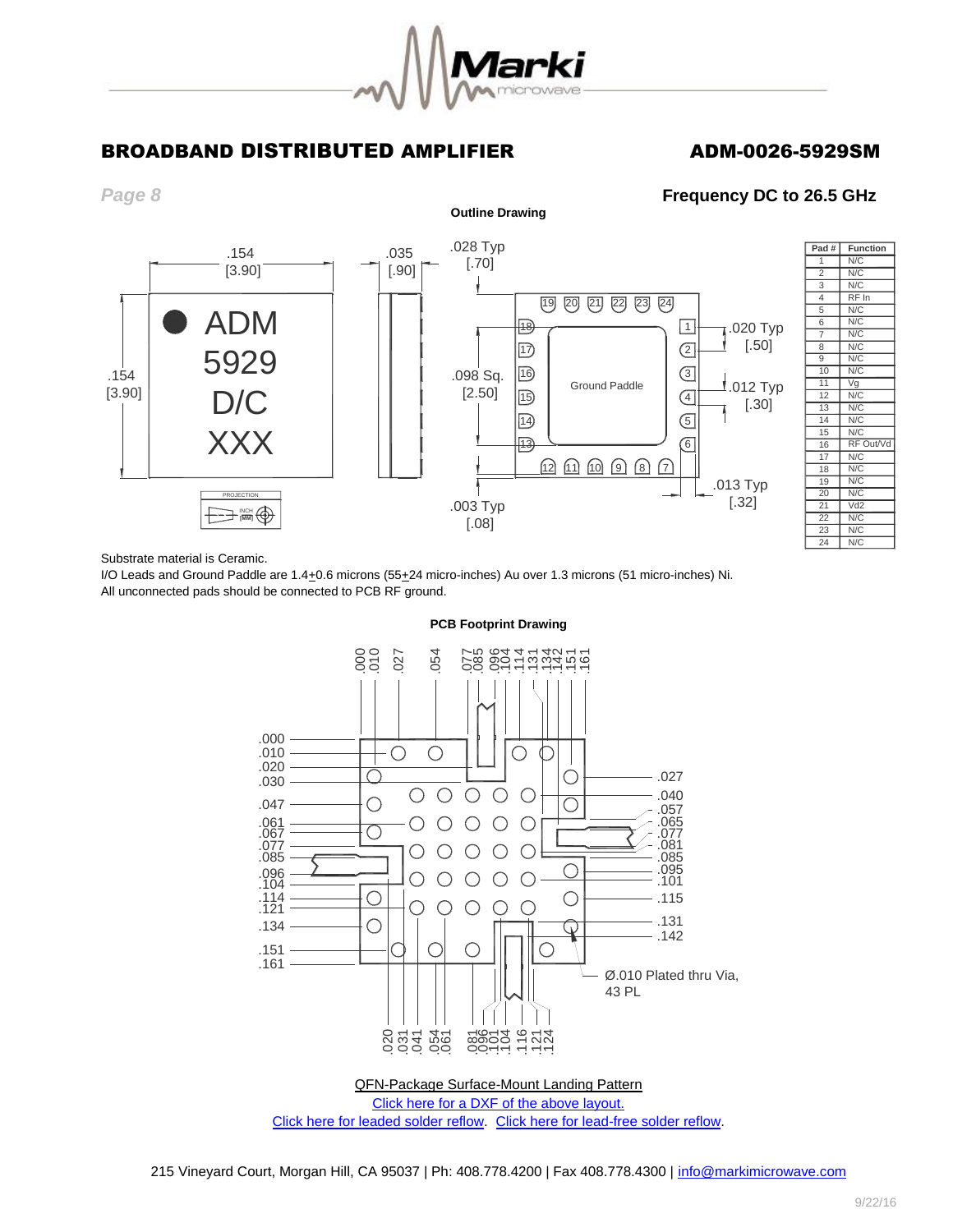

*Page 9* **Frequency DC to 26.5 GHz**

| <b>Pin Descriptions</b>                 |                 |                                                                                                    |                            |
|-----------------------------------------|-----------------|----------------------------------------------------------------------------------------------------|----------------------------|
| <b>Pin Number</b>                       | <b>Function</b> | <b>Description</b>                                                                                 | <b>Interface Schematic</b> |
| $1-3, 5-10,$<br>12-15, 17-20,<br>22, 24 | <b>NC</b>       | These pins are not connected internally. Datasheet performance<br>is tested with NC pins grounded. |                            |
| 4                                       | RF in           | This pin is DC coupled and matched to 50 $\Omega$ .                                                | $RF$ in $\sim$             |
| 11                                      | Vg              | Gate control for the amplifier. External decoupling<br>resistor/capacitor is required.             | $Vg \sim$                  |
| 16                                      | RF out / Vd     | This pad is DC coupled and matched to 50 $\Omega$ .                                                | ⊸RF out / Vd               |
| 21                                      | Vd2             | External decoupling resistor/capacitor is required.                                                | $\sim$ Vd2                 |
| Paddle                                  | <b>GND</b>      | Ground pad should be connected to RF/DC ground with low<br>electrical and thermal resistance.      | $GND$ ?                    |

| <b>Absolute Maximum Ratings</b>   |                                                      |  |  |  |
|-----------------------------------|------------------------------------------------------|--|--|--|
| <b>Parameter</b>                  | <b>Maximum Rating</b>                                |  |  |  |
| Positive Bias Voltage             | 9 V                                                  |  |  |  |
| <b>Positive Bias Current</b>      | 275 mA                                               |  |  |  |
| <b>Negative Bias Voltage</b>      | $-2V$                                                |  |  |  |
| Negative Bias Current             | 2 <sub>m</sub> A                                     |  |  |  |
| <b>RF Input Power</b>             | $+15$ dBm                                            |  |  |  |
| Power Dissipation                 | 875 mW                                               |  |  |  |
| Thermal Resistance, $\theta_{ic}$ | 0.873 C/W                                            |  |  |  |
| ESD (Human Body Model)            | Class 0                                              |  |  |  |
| <b>Operating Temperature</b>      | -55 $\mathrm{^{\circ}C}$ to +85 $\mathrm{^{\circ}C}$ |  |  |  |
| Storage Temperature               | $-65^{\circ}$ C to $+150^{\circ}$ C                  |  |  |  |